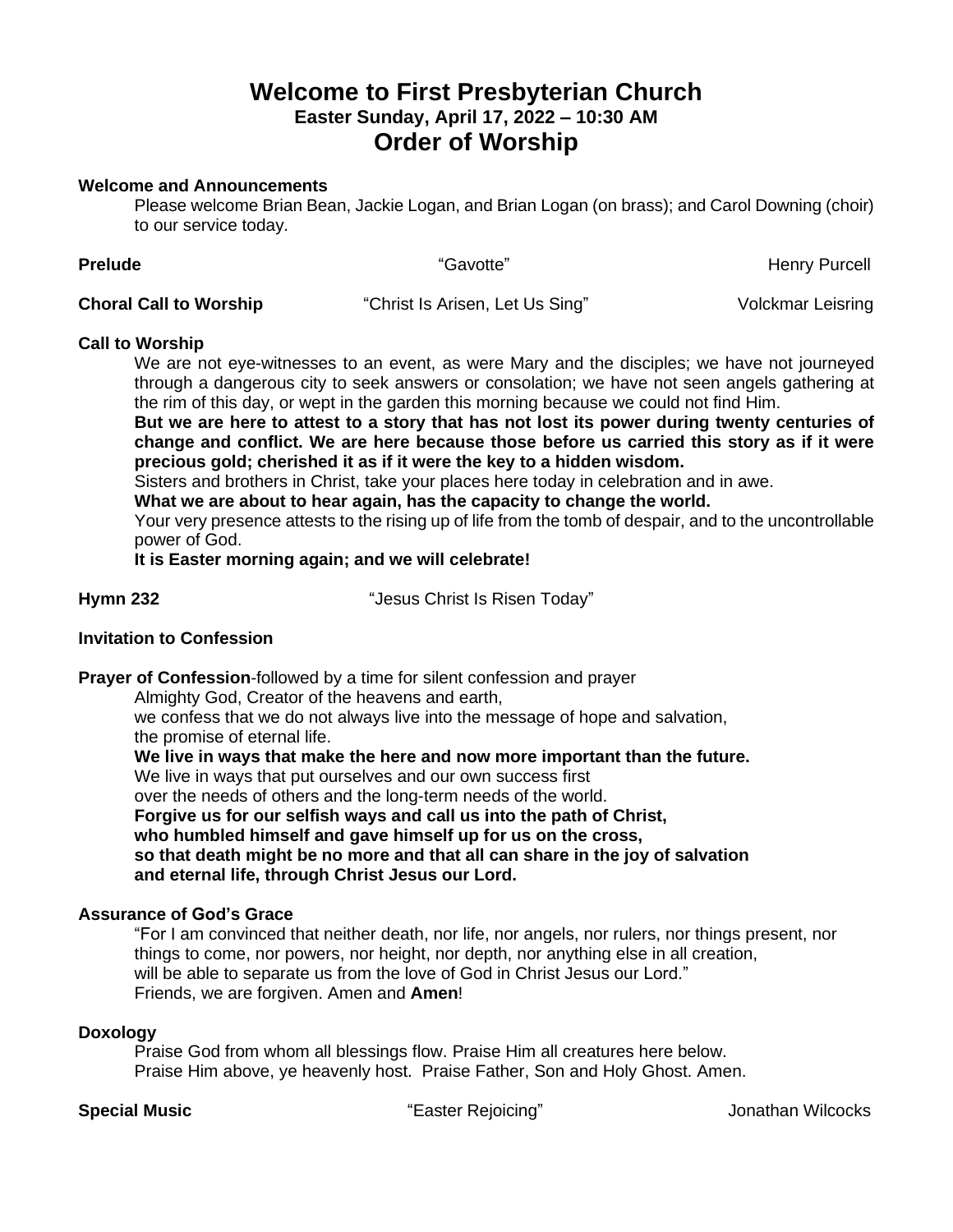### **Prayers of the People & Lord's Prayer**

**Our Father who art in heaven, hallowed be Thy name. Thy kingdom come. Thy will be done on earth as it is in heaven. Give us this day our daily bread; and forgive us our debts, as we forgive our debtors; and lead us not into temptation, but deliver us from evil. For Thine is the kingdom and the power and the glory forever. Amen.**

**Hymn Insert** The State of Hail the Power of Jesus' Name" arr. Michael Burkhardt

#### **First Lesson Acts 10: 34-43**

Then Peter began to speak: "I now realize how true it is that God does not show favoritism but accepts from every nation the one who fears him and does what is right. You know the message God sent to the people of Israel, announcing the good news of peace through Jesus Christ, who is Lord of all. You know what has happened throughout the province of Judea, beginning in Galilee after the baptism that John preached— how God anointed Jesus of Nazareth with the Holy Spirit and power, and how he went around doing good and healing all who were under the power of the devil, because God was with him.

"We are witnesses of everything he did in the country of the Jews and in Jerusalem. They killed him by hanging him on a cross, but God raised him from the dead on the third day and caused him to be seen. He was not seen by all the people, but by witnesses whom God had already chosen—by us who ate and drank with him after he rose from the dead. He commanded us to preach to the people and to testify that he is the one whom God appointed as judge of the living and the dead. All the prophets testify about him that everyone who believes in him receives forgiveness of sins through his name."

### **Second Lesson John 20: 1-18**

Early on the first day of the week, while it was still dark, Mary Magdalene went to the tomb and saw that the stone had been removed from the entrance. So, she came running to Simon Peter and the other disciple, the one Jesus loved, and said, "They have taken the Lord out of the tomb, and we don't know where they have put him!"

So Peter and the other disciple started for the tomb. Both were running, but the other disciple outran Peter and reached the tomb first. He bent over and looked in at the strips of linen lying there but did not go in. Then Simon Peter came along behind him and went straight into the tomb. He saw the strips of linen lying there, as well as the cloth that had been wrapped around Jesus' head. The cloth was still lying in its place, separate from the linen. Finally, the other disciple, who had reached the tomb first, also went inside. He saw and believed. (They still did not understand from Scripture that Jesus had to rise from the dead.) Then the disciples went back to where they were staying.

Now Mary stood outside the tomb crying. As she wept, she bent over to look into the tomb and saw two angels in white, seated where Jesus' body had been, one at the head and the other at the foot.

They asked her, "Woman, why are you crying?"

"They have taken my Lord away," she said, "and I don't know where they have put him." At this, she turned around and saw Jesus standing there, but she did not realize that it was Jesus.

He asked her, "Woman, why are you crying? Who is it you are looking for?"

Thinking he was the gardener, she said, "Sir, if you have carried him away, tell me where you have put him, and I will get him."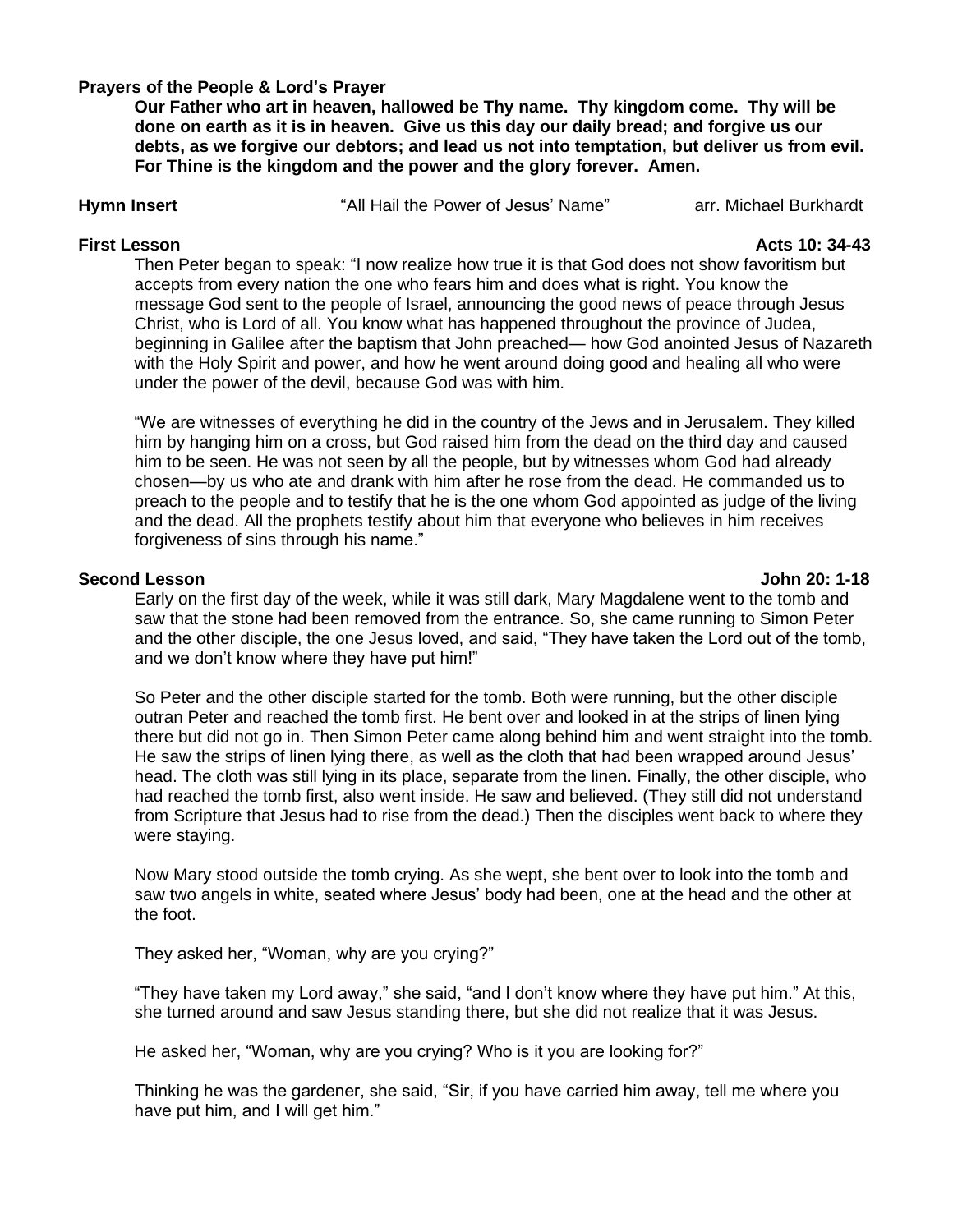Jesus said to her, "Mary."

She turned toward him and cried out in Aramaic, "Rabboni!" (which means "Teacher"). Jesus said, "Do not hold on to me, for I have not yet ascended to the Father. Go instead to my brothers and tell them, 'I am ascending to my Father and your Father, to my God and your God.'"

Mary Magdalene went to the disciples with the news: "I have seen the Lord!" And she told them that he had said these things to her.

| <b>Sermon</b> | "Same Story - New Ending" |
|---------------|---------------------------|
|---------------|---------------------------|

**Hymn 245** Christ the Lord Is Risen Today!

# **Benediction**

**Postlude/Prayers for the Journey "** "March Tromphale" Sigfrid Karg-Elert All who welcome prayer for themselves or others are invited to come forward, during the postlude, to pray with one of our pastors or an elder.

# **Announcements from the Session:**

- Wearing a face covering will be optional for those attending worship at the church starting on Easter Sunday. While this remains a personal choice, the church continues to wish to promote a safe and healthy environment for all those attending worship. The decision to make face coverings optional was reached due to increased vaccinations, a lower number of COVID cases and CDC recommendations. Therefore, face coverings will be optional this Sunday and in the future!
- The Nursery will re-open starting this Sunday (Easter). The Nursery will be staffed by a background checked staff member and a background checked volunteer.

# **Church Staff**

Steve Frazier – Covenant Pastor Billy Ricketts – Pastor for Admin and Mission Outreach Edna Broadhurst – Director of Music Gabrielle Goodrich – Secretary

In the name of Jesus Christ, welcome to this morning's service of worship. Thank you for helping us maintain social distancing and a clean worship environment. Until the Corona Virus is no longer a health threat, we are participating in a more limited liturgy. Tithes and offerings may be placed in the offering plate on the piano by the front Exit door.

# **Week of April 17 - Prayers of the People**

- Sonia Powell
- Brian Patgorski
- Lane Pittman
- Rose Layman
- Agnes McFadden
- Emily Bond
- Linda Thompson
- Monica Manley
- Paul and Alice Butler
- AT Mayo • Lettema
- Norma Haltermans
- Nancy Grant's daughter
- Norma Halterman
- Trevor, Megan, and new baby (born on 3/27/22)
- Those who have COVID
- Schools and educator